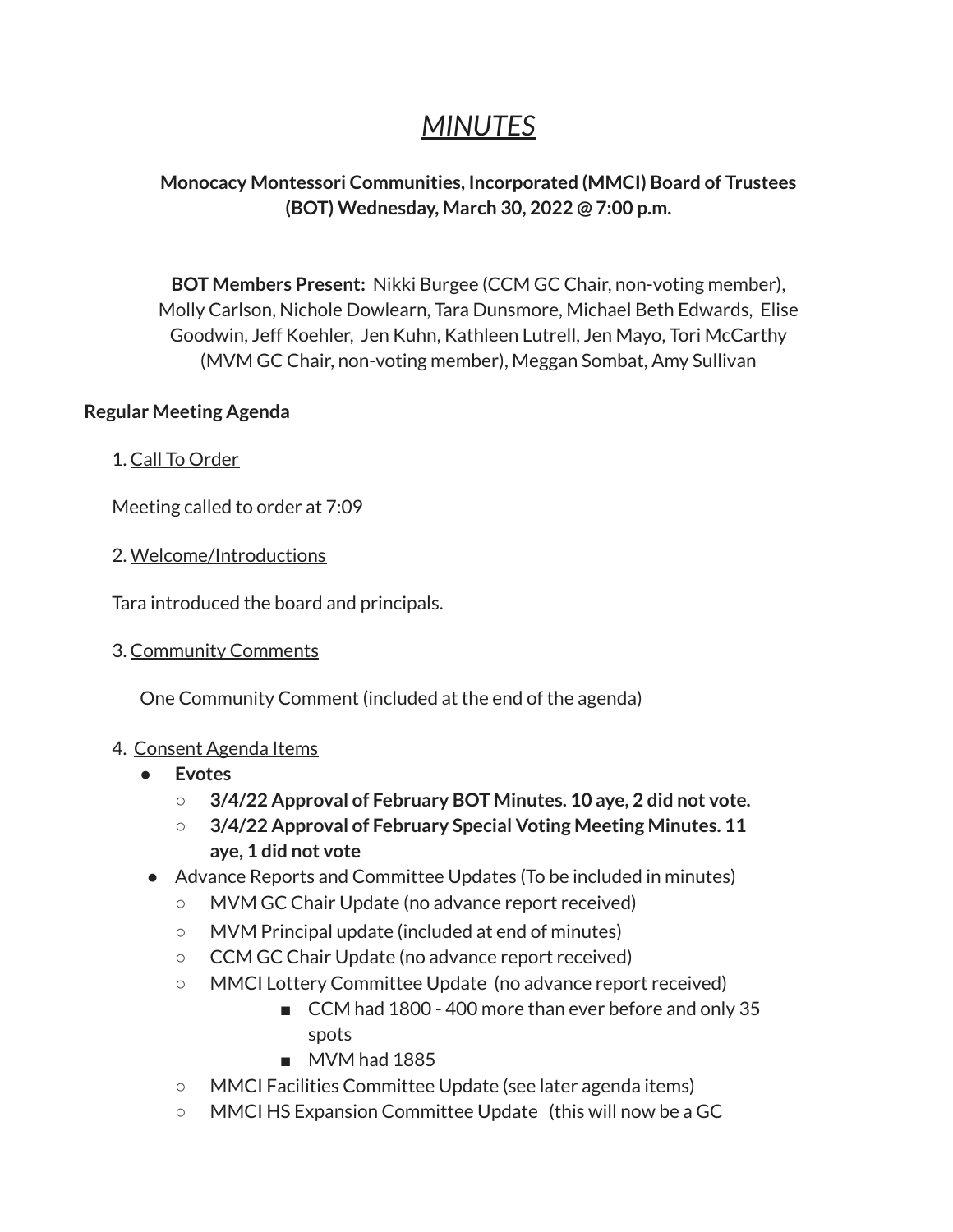level committee)

- MMCI Financial Report 2/2022 *(accessrestricted)*
- MMCI Finance Summary 2/2022 (included at end of minutes)

5. BOT Member Reports

| <b>MMCI President Report</b>          | Tara Dunsmore        |
|---------------------------------------|----------------------|
| All updates included as agenda items. |                      |
| MVM VP Report                         | Ellie Landru         |
| Not present                           |                      |
| <b>CCM VP Report</b>                  | Michael Beth Edwards |

*Marilyn has been working on advocating for Montessori certification to count for Maryland state teacher certification. Michael Beth Edwards gave an update on her experience at the AMS conference.*

BOT Treasurer Report *Jeff Koehler*

*Advance reportsent, included at end of minutes. Jeff hasstarted to see both schools communicating about budgets and the goal isto have fully formed budgets by early summer* so that when PPA comes out any changes can be made and they can be voted on by the GCs *and BOT and sent to the BOE on time.*

*Tara will discuss what things are covered by FCPS for insurance purposes and what we should be covering at the next meeting with Dr. Lippy .*

### 5. Updates

MVM Principal update *Amy Dorman*

*Advance reportsent, included at the end of the minutes. Ms. Dorman shared that Scott Blendel met with the MVM crew of trained emergency respondersto review the MVM process and to give suggestions on emergency plans. He reassured MVM that the current plan isin good shape and he gave suggestions on how to make it even better. 8 MVM staff members attended the AMS conference and each level wasrepresented. Staff will be sharing knowledge*  $with other staff and the community.$ 

### CCM Principal update *Marilyn Horan*

*The keynote speaker was very inspiring at the AMS conference. Only 3 went from CCM and Michael Beth joined them. There was a well rounded variety ofsessions. A poet laureate from Baltimore visited CCM last week. It cost \$2000 but was covered through the Maryland Arts Council. CCM is preparing for testing schedules. There is not a lot of instructional time left this school year. CCM 6th graders are planning a camping trip. CCM is celebrating their 10th anniversary and a classis planning a play to celebrate.*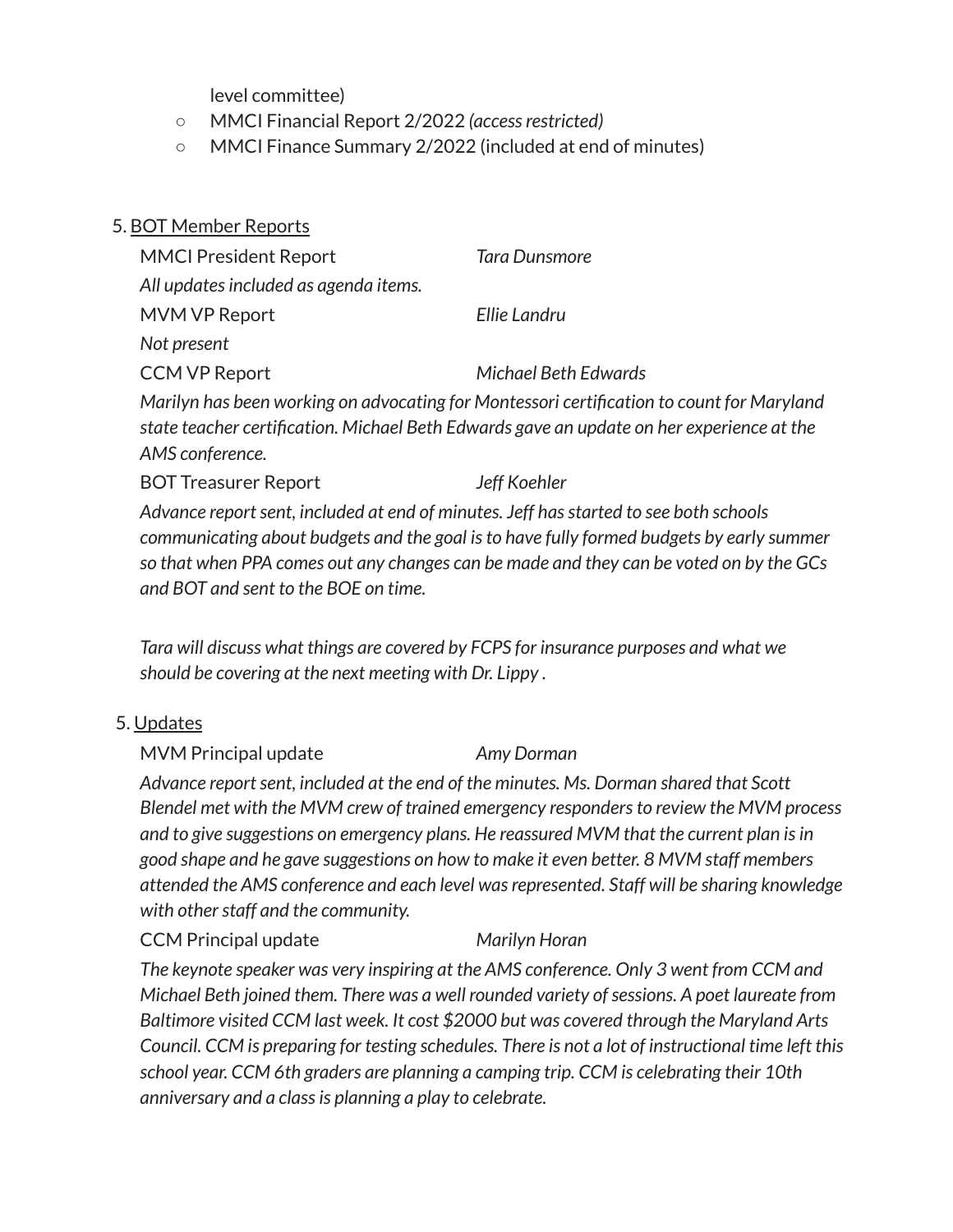## 6. Action Items/Follow-up

- **● Check-in:** Annual Fundraising Calendars and plans (GC Chairs)
	- No updates
- **Followup:** MMCI Staffing Discussion schedule work session (Tara Dunsmore)
	- Tara is keeping this on her radar and had a conversation with the new representative for Maryland Alliance for Public Charter Schools, and has suggested an employee whose primary responsibility is fundraising and raises not only their salary but also enough to support both schools.
- **Followup:** Robert's Rules Training Opportunity (Tara Dunsmore)
	- Tara needs to follow up and get this scheduled. Meggan Sombat offered to get this scheduled.
- **Followup:** Montessori Teacher Training (Molly Carlson)
	- The group met on March 9th and there was a mix of staff and parents.
- **● Followup:** BOT Evote Policy (Jeff Koehler)
	- Jeff sent an email to the BOT today with information and due to a full agenda he will send to the BOT with a call for discussion and vote.

# 7. New Business: Discussion and votes

- **● Discussion:** Parent Trustees to rotate as meeting moderators
	- At the end of the meeting we will decide who will be the moderator
- **● Discussion:** CCM Facilities Update (Tara Dunsmore/Molly Carlson) CCM is aware of an HVAC replacement necessary so they have been working on an estimate to help form their counter offer that will help cover the HVAC. A new letter of intent should be submitted by the end of the week.
- **● Discussion:** MVM Facilities Update (Tara Dunsmore/Ellie Landru) Later on the agenda is the MVM Lease Extension. MVM has an offer from the landlord for a one year lease extension. MVM did make an offer and are still negotiating a contract. MVM sent a draft and the seller made changes and it has been going back and forth. Since this project is not final MVM is continually looking at other options to make sure there are several plans.

**Closed Session:** To consider the acquisition of real property for a public purpose and matters directly related thereto (Tara Dunsmore)

# **Tara motioned to go into closed session. Michael Beth seconded. Aye 10**

Closed session time: 8:20-8:32 p.m.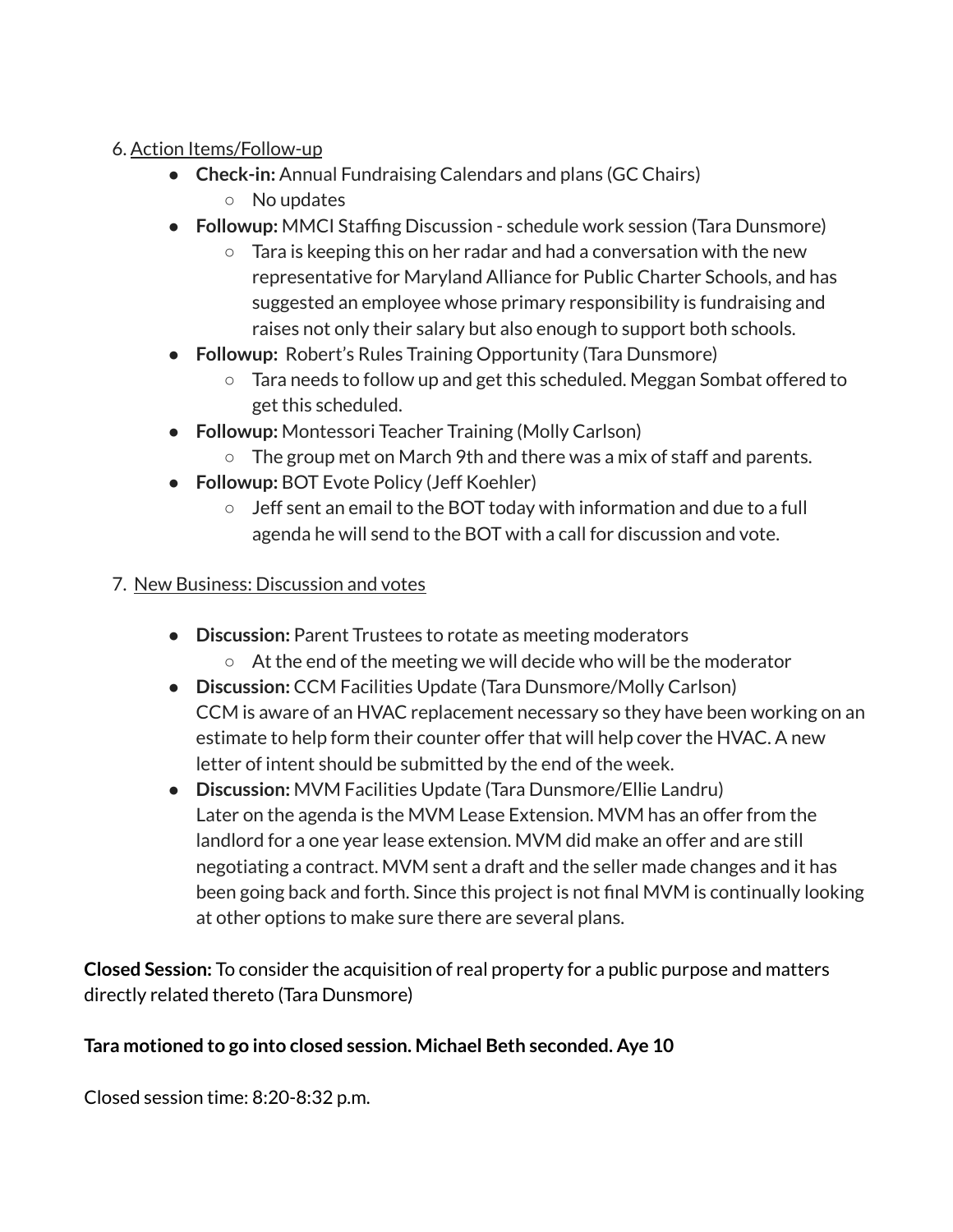- **● Discussion/Vote:** MVM Lease Extension (Tara Dunsmore)
	- MVM has an offer from the landlord to renew the lease with a 2% increase for one year for a total of \$264,980 which is less than MVM budgeted. **Tara motioned to approve the MVM lease extension for 1 year with a 2% increase. Molly Carlson seconded. 11 aye.**
- **● Discussion/Vote:** Attorney invoices. (Tara Dunsmore/Amy Sullivan/Jeff Koehler)
	- $\circ$  The BOT approved up to \$5000 a few months ago. Purchasing a building and real estate requires a lot of legal fees. Tara would like to first approve the outstanding amount of \$3759. Tara will share the invoice once the necessary information is redacted. **Tara motioned to approve the bill for \$3759 to McCurdy Dean & Graditor for attorney fees. Jeff seconded.** Amy O'Connor clarified the fund that the money should come from. Tara said to pull from the operating budget and once it goes above that to start using funds from the MMCI Facilities Account. Amy O'Connor verified that \$10,000 for legal services was budgeted for the year and once the current bill is paid we will be over that amount at roughly \$10,600. **11 aye.**
- **● Discussion/Vote:** Future attorney fees (Tara Dunsmore/Ellie Landru/Molly Carlson)
	- Tara mentioned that with both schools working on major building projects additional legal help will be needed. Jeff asked if there is an estimate for each school. Tara estimated that for each school they will have several months of legal needs but it will decrease at some point. Molly Carlson shared that while MVM is using more right now, CCM's needs could increase in a few months and this is something that we should use grace and courtesy with each other. Meggan suggested voting approving up to a certain amount. Amy O'Connor shared that the bill is combined with MVM and CCM usage from the lawyer. Tara felt that those meeting with the lawyer could probably divide this out. MMCI currently has \$262, 795 in Facility Reserve. Tara felt that as ultimately MMCI is legally responsible it made sense for MMCI to cover legal expenses. Tara recommended that we set an amount of \$20,000 for each school for a total of \$40,000 and if we reach that amount it will come back to the BOT to review and determine if they should approve additional funds. Amy O'Connor recommended that she can keep track of each school separately but if we make it for up to \$40,000 it will provide more flexibility. **Tara made a motion to approve up to \$40,000 in attorney fees for ongoing facility negotiations for both schools to be paid out of MMCI facility reserve. Jeff seconded. 11 aye**
- **● Discussion/Vote:** Update Financial Policies (Amy Sullivan)
	- MMCI Procurement Policy
	- MMCI Grants Policy
	- MMCI Credit Card Policy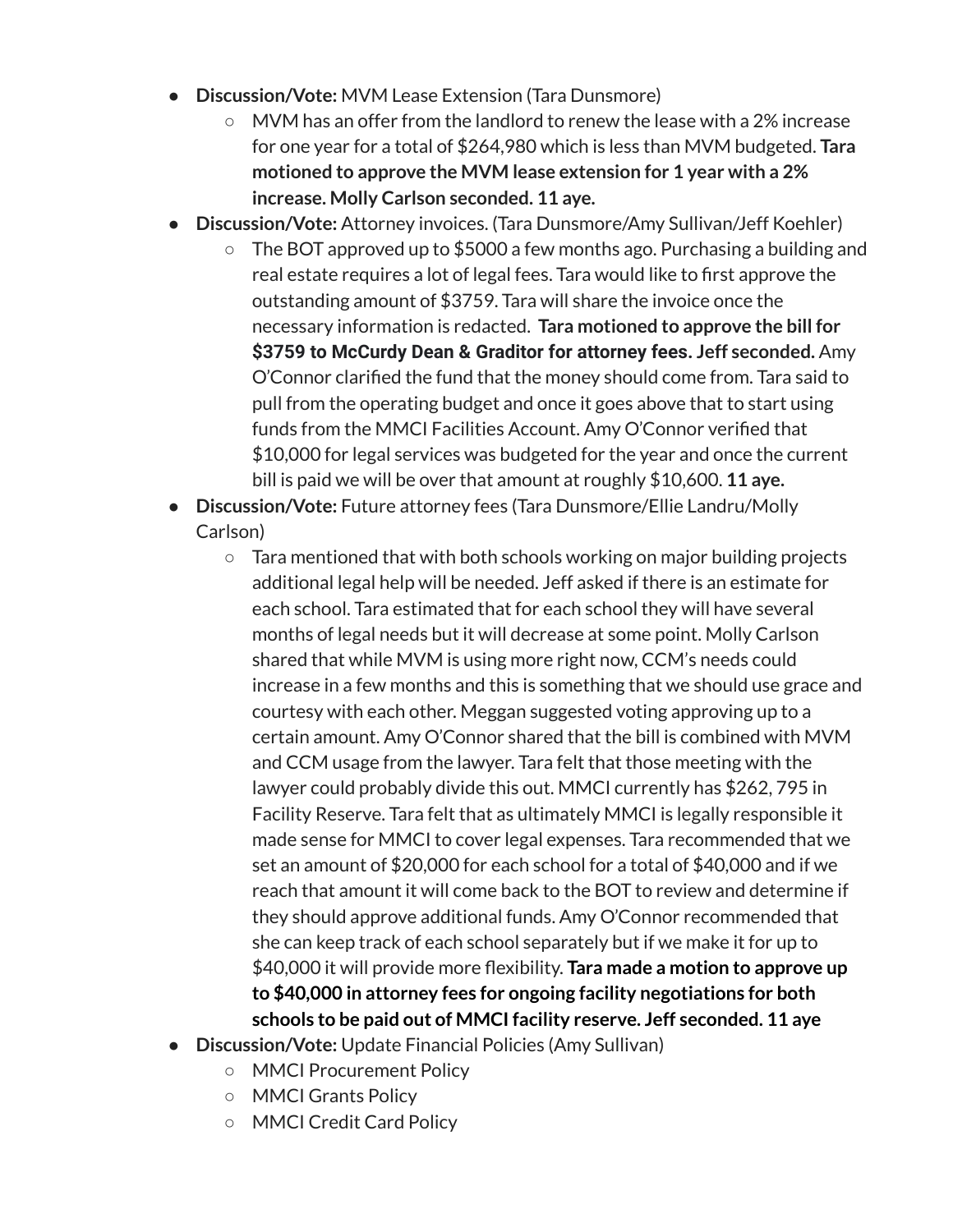- MMCI Finance Policy
- MMCI Reserves & Surplus Policy
- 6 months ago MMCI held a workshop on Financial Policies and Amy Sullivan and Amy O'Connor have been working to get them finalized. Amy Sullivan shared that the policies have been worked on with Amy O'Connor and with auditors to make sure they are where they need to be and asked for questions. Tara requested an update on the Credit Card Policy. Amy O'Connor said that we were able to find a company that works with Tax ID not with personal social security numbers and has not yet pursued credit cards because they wanted to have the policy finalized first. Amy Sullivan went through the purpose and major changes to each policy. Tara questioned the MMCI emergency funds at \$1000 without approval as there was recently an emergency expense that was \$3000. Amy O'Connor suggested that there be another layer of approval that for over \$1000 perhaps it takes 2 votes. Tara said that she was concerned that this limits the GCs. Tara recommended that the BOT give the GCs the decision making power to remove the amount or make it higher. Tara suggested that this policy have some changes before the BOT votes. Meggan Sombat questioned some parts of the Grants policy and suggested that an Executive Member be the Point of Contact for Grants. Jeff offered to work with Meggan on why some of the things are specifically in the policy.
- The Finance policy has been reviewed line by line with the auditors and Amy O'Connor. They read the policy and verify that it is being followed. This policy has been thoroughly reviewed and needs no updating. Tara shared that the Reserves & Surplus Policy started when she was Assistant Treasurer and there was discussion over operating expenses and emergency funds. It was decided that MMCI should have reserves to cover small expenses but each school should have their own reserve for other emergency expenses that MMCI wouldn't be responsible for paying. The operating reserve was decided to be \$100,000. The remainder went into the MMCI Facility and Capital Assets Reserve. Tara discussed the Admin Fee surplus. If the Operating Reserve dipped below \$100,000 the Admin Fee surplus would be replenished and any extra would go back to the schools. *We will pause on Procurement and Grant policy for further review.* **Tara motioned to approve the MMCI Finance Policy, MMCI Credit Card Policy, and MMCI Reserves & Surplus Policy. Seconded by Molly Carlson. 11 aye.**
- **Discussion:** DEI Committee membership
	- Tara moved this to April. Any BOT members that are interested in joining the committee can email Tara. Amy Dorman, Molly Carlson, and Jen Mayo volunteered to participate.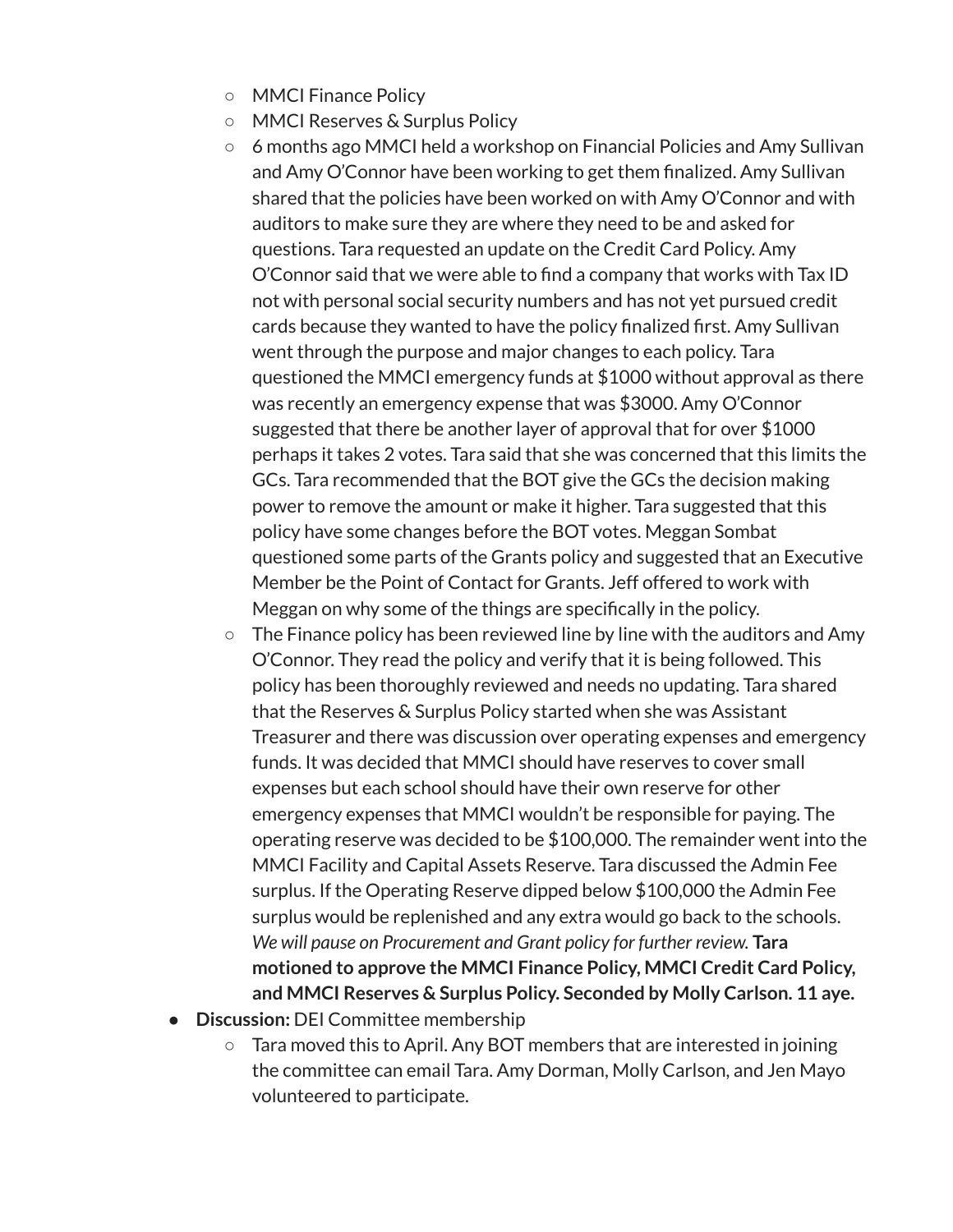At the next meeting Tara would like to revisit virtual meetings now that the mask mandate is lifted.

Tara motioned to close at 10:00. Michael Beth seconded.

# **Consent Agenda Items**

- Community Comment
- MVM Principal Update
- MMCI Finance Summary

### **Community Comment**

[https://docs.google.com/document/d/1p63fgPnGNJJIi\\_X5wuDZrI8YTCb770vjjvzpcPaU](https://docs.google.com/document/d/1p63fgPnGNJJIi_X5wuDZrI8YTCb770vjjvzpcPaUdx8/edit?usp=sharing) [dx8/edit?usp=sharing](https://docs.google.com/document/d/1p63fgPnGNJJIi_X5wuDZrI8YTCb770vjjvzpcPaUdx8/edit?usp=sharing)

## **MVM Principal Update**

*Submitted March 30, 2022 by Amy Dorman*

- 1. Parents have been invited to observe in their child's classroom on Wednesday mornings since mid-March. So far only a few parents have come to observe (2 primary / 5 lower elementary / 3 upper elementary / 0 middle school) and there were no requests for follow up information. This is an ongoing opportunity for parents; sign up in advance is required.
- 2. The Parent Engagement night scheduled for March 31st was postponed due to a shipment delay of materials. The new date is Wednesday, April 13, from 6:30 - 8:00. The event will be in-person and middle school students will offer child care. So far this year, attendance has been relatively light at Parent Engagement events (there have been 2; 2 more are planned).
- 3. Eight staff members attended the American Montessori Society (AMS) Conference in Nashville last month, and two more participated virtually. In all, ten teachers were able to select from a host of workshops focusing on best practices in Montessori education. Staff will give a presentation of their learning as the final Parent Engagement offering this school year. This professional development opportunity was made possible by ESSER grant funds.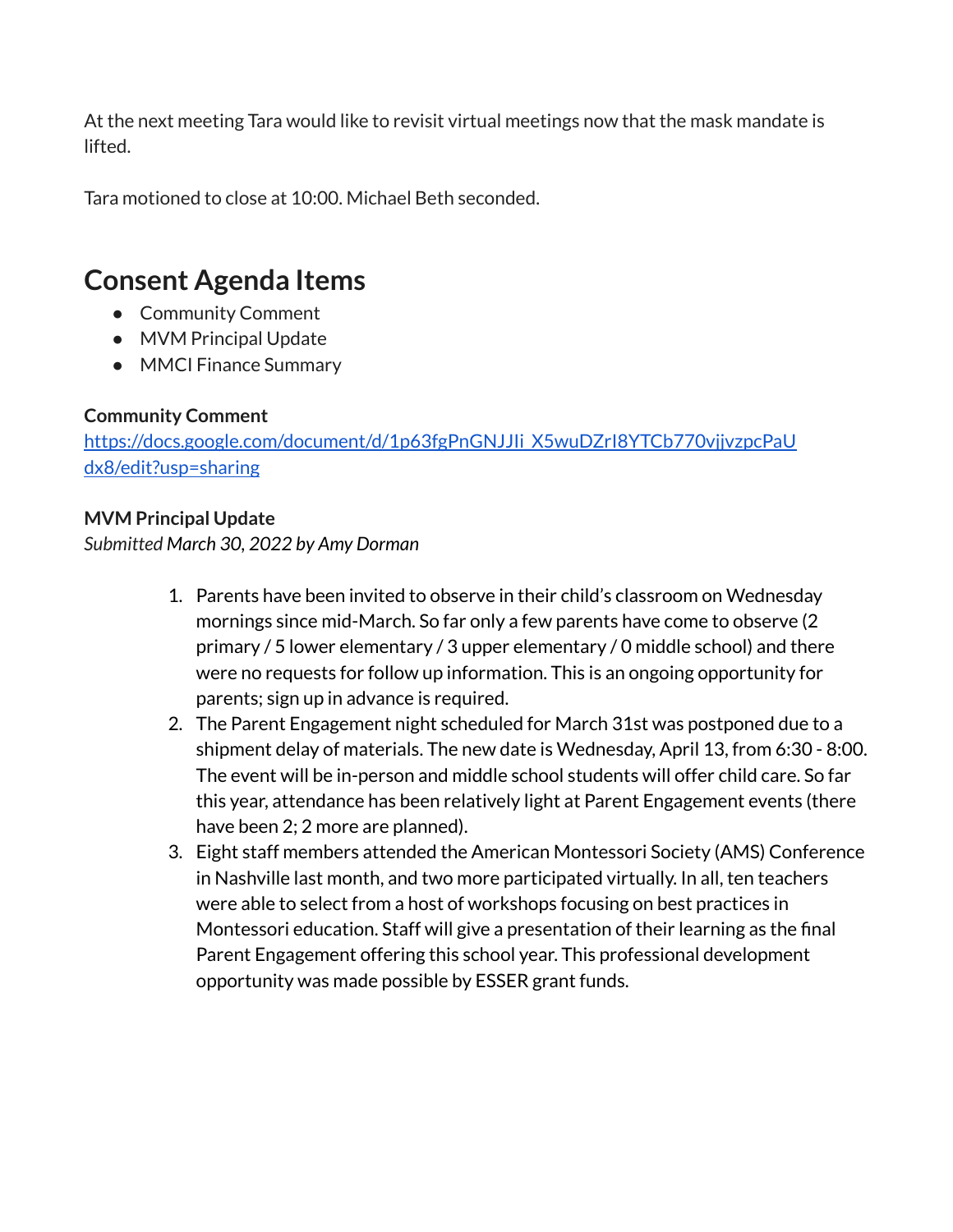

- 4. Dennis Anderson, MVMS maintenance mechanic, will be celebrated by the staff with a breakfast gathering and gifts of appreciation on his last day with MVMS on Thursday, March 31.
- 5. MCAP, MAP, and DIBELS tests begin this month and continue into May. Testing data helps staff to make informed instructional decisions and allocations/recommendations of resources.

Here is a breakdown of the upcoming tests:

- a. MCAP tests are the Maryland state assessments that all FCPS students take. MCAP measures student performance on state curriculum standards in reading and math and additional content areas depending upon grade. They contribute to our overall standing/rank as compared with FCPS and other Maryland public school students.
- b. Measure of Academic Progress (MAP) shows student growth in reading, language, and math. MVMS uses MAP instead of Performance Series Scantron, and it is one of our measures for the School Improvement Plan. Many teachers will meet with students to discuss their individual learning profiles and to help them identify growth goals in each subject.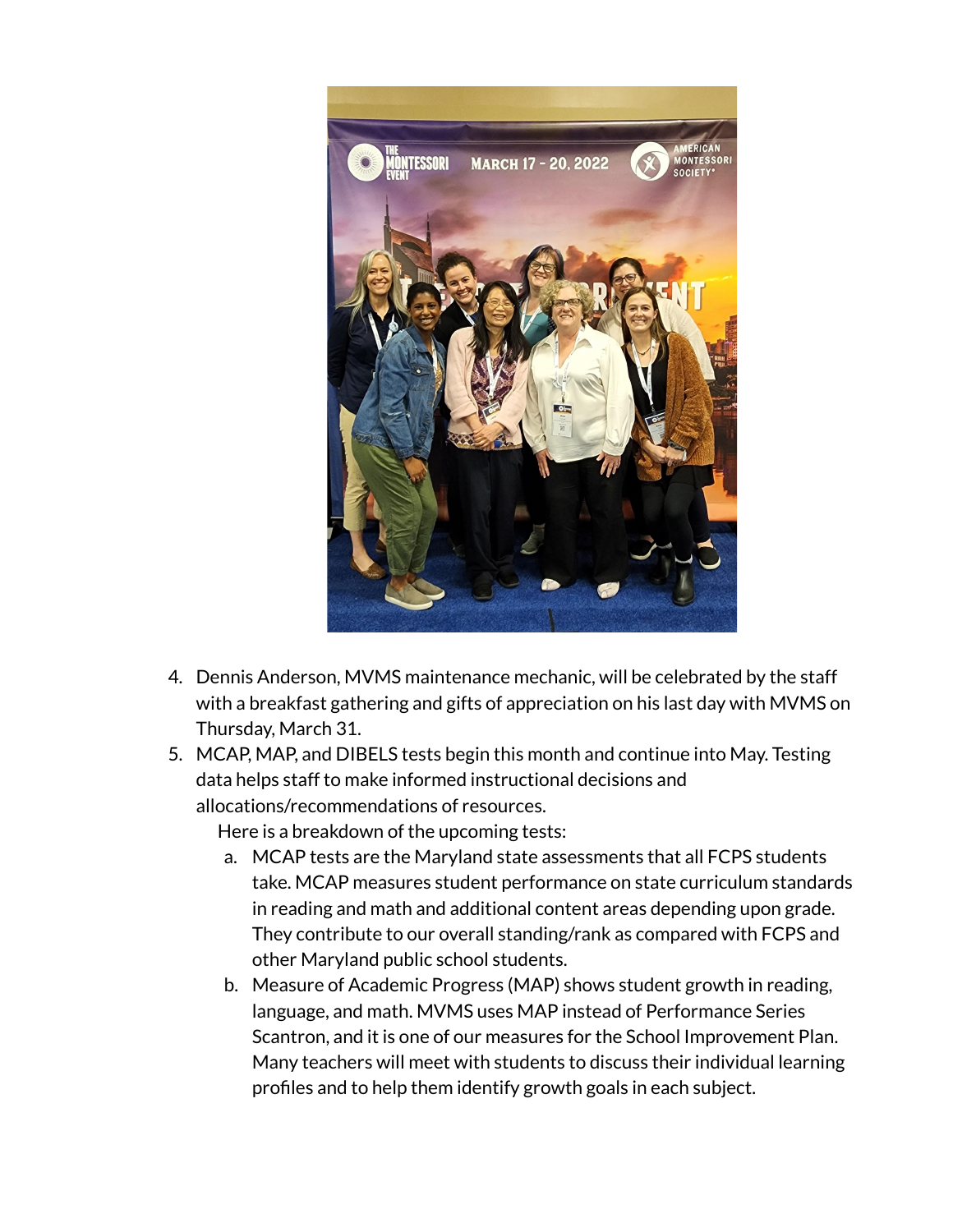- c. DIBELS (Dynamic Indicators of Basic Early Literacy Skills) is given to measure development in early literacy. Teachers also use this information to guide instructional decisions (such as which skills to focus on, how often to conduct progress monitoring) and to measure student progress. This data is also part of our SIP.
- 6. On Wednesday, March 30, Amy Dorman, Regina Chadwick, Kim Cowles, Cindy Green, and Dennis Anderson met with Scott Blundell to receive feedback on MVMS' school emergency plan. He also walked the building with us and provided additional recommendations. This information will be shared at our next staff meeting.
- 7. The MVMS Science Olympiad team participated in the Regional Competition on March 12th. They qualified to move on to the MD State Tournament.
- 8. Middle School will hold a dance on Friday, April 1 at the Downtown Community Room in Frederick. Last year's 8th grade students were invited to join this year's 7th and 8th year students.
- 9. Staff is donating first aid supplies to support humanitarian aid for Ukraine. They will be delivered to St. Michael the [Archangel](https://www.stmichaelukrainiancatholicbaltimore.org/) Ukrainian Catholic Church in Baltimore.
- 10.Middle School students are continuing fundraising efforts to defray the cost of their end of year trip to the Chincoteague Bay Field Station. Information was shared in the monthly school newsletter.
- 11.MVMS had excellent attendance at the recent drama club presentation of *The Snow Queen.* Shannon Vendemmia, music teacher, does a wonderful job working with students to create an enjoyable and quality production!

### **MMCI Finance Summary**

*Submitted on March 29, 2022 by Jeff Koehler*

### **MMCI Accounts**

Operating Funds \$41,057 Operating Reserve \$100,000 Facility Reserve \$262,795

### **CCM Accounts**

Current Facility Fund Savings \$383,120 PPA surplus in FCPS Reserve \$931,498 PPA surplus in FY22 budget \$83,454 Unrestricted checking account cash \$115,947

### **MVM Accounts**

Current Facility Fund Savings \$793,865 PPA surplus in FCPS Reserve \$825